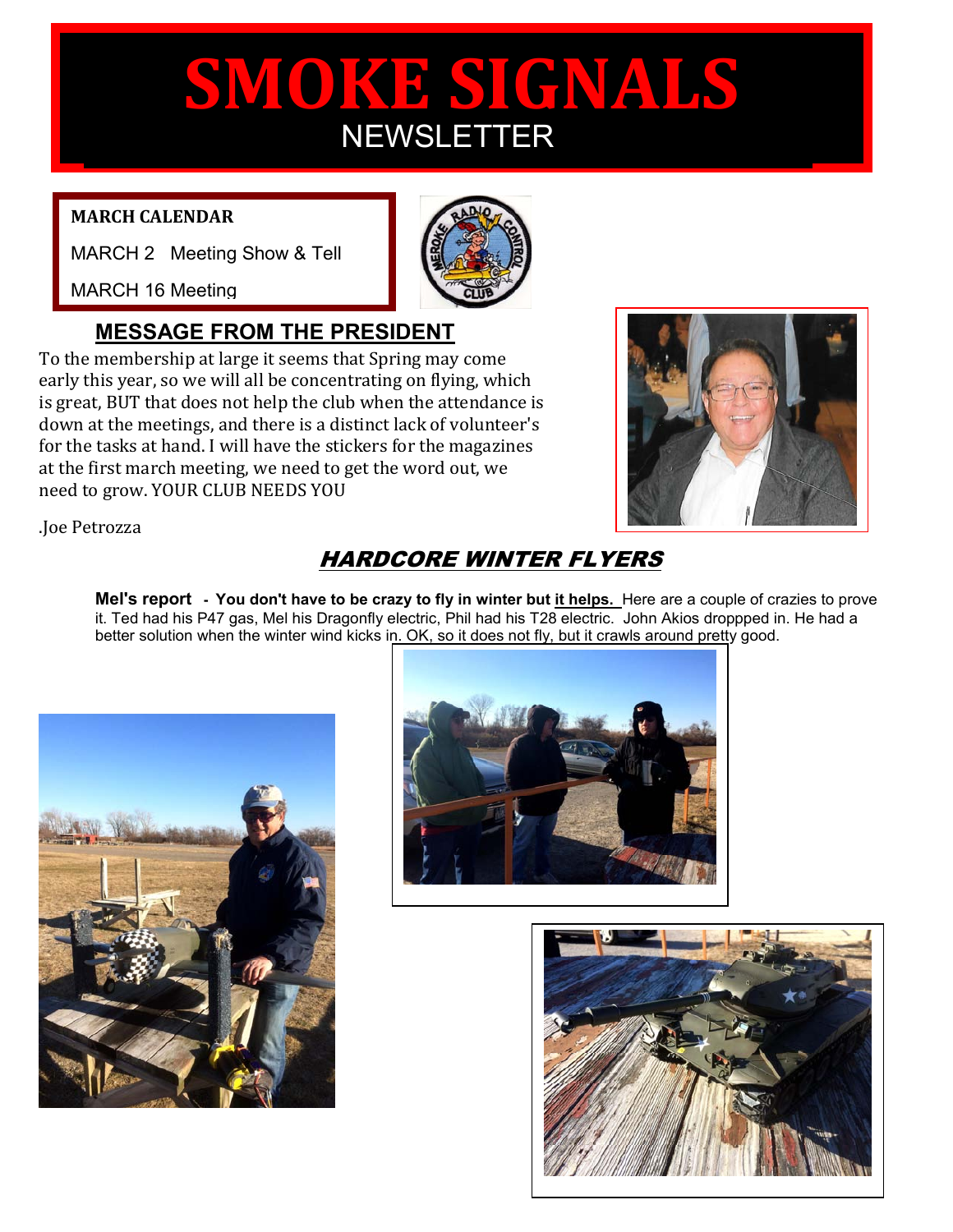## MEROKE RC CLUB EST. 1963

## BUILDING CLUB

Nelson and the Building Club doing a nice job. Nelson helps Rich restore a 50 year old plane to flying condition.

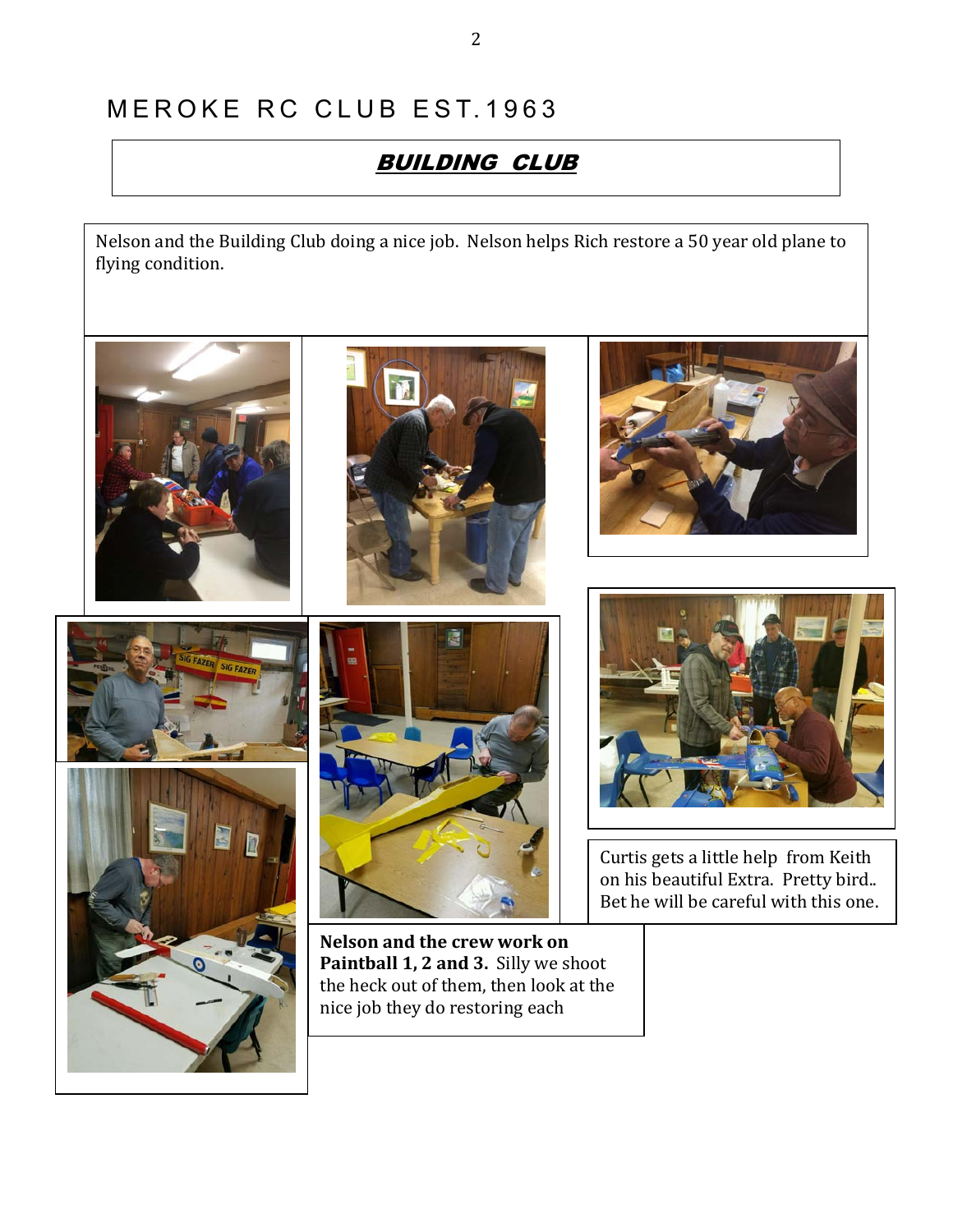#### WE WAS ROBBED! ....AGAIN

#### **The Meroke Shed Was Broken Into - and 'Donuts' Cut into the Turf**

Looks like one of the local 'hoods' in a big 4x4 ripped open the shed and stole one of the paintball planes and the old 72Mhz transmitter that went with it. Our guess, Thursday Feb. 23, after hours, someone in a large 4x4 hooked a towing chain into the hasp of the shed padlock and put it into gear. Note: the wide tire tracks next to the shed, the scratch marks on the rail and the pulled metal of the sliding lock mechanism led our Sherlock Holmes (AKA Jimmy the Diver) to the conclusion about the 4x4. A couple of the members saw a big black 4x4 come by for 3 days before the 'heist'. The Black 4x4 has not been seen since....

Also, the same time, a 4x4 cut a series of donuts into the grass by runway 2.

Mystery- The Park worker said he locked the gate up at dusk.... when he opened Thursday, the lock was on the chain but the hasp was not locked?????.

**The Good News** - Nothing else was taken. Repairs were already done. Mel Brenner replaced the old slide latch/padlock with a new internal deadbolt lock and a separate handle held on with short screws. There is nothing left to pull on, the handle will just pull off if he tries it again.





The park staff repaired the turf donuts on Monday